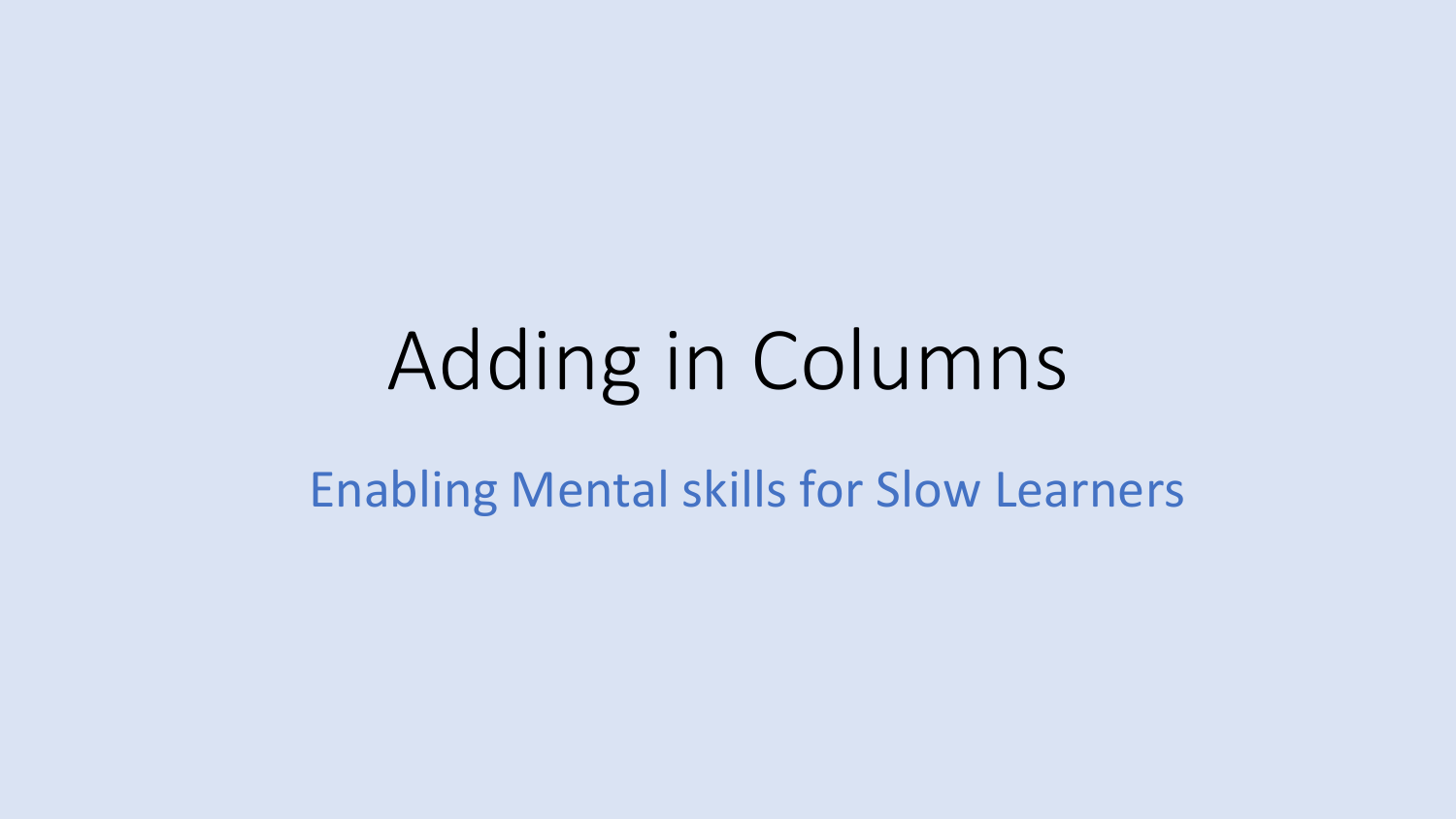## Adding Tens and Units Makunsana Maghama bwo Mo'o-mo'o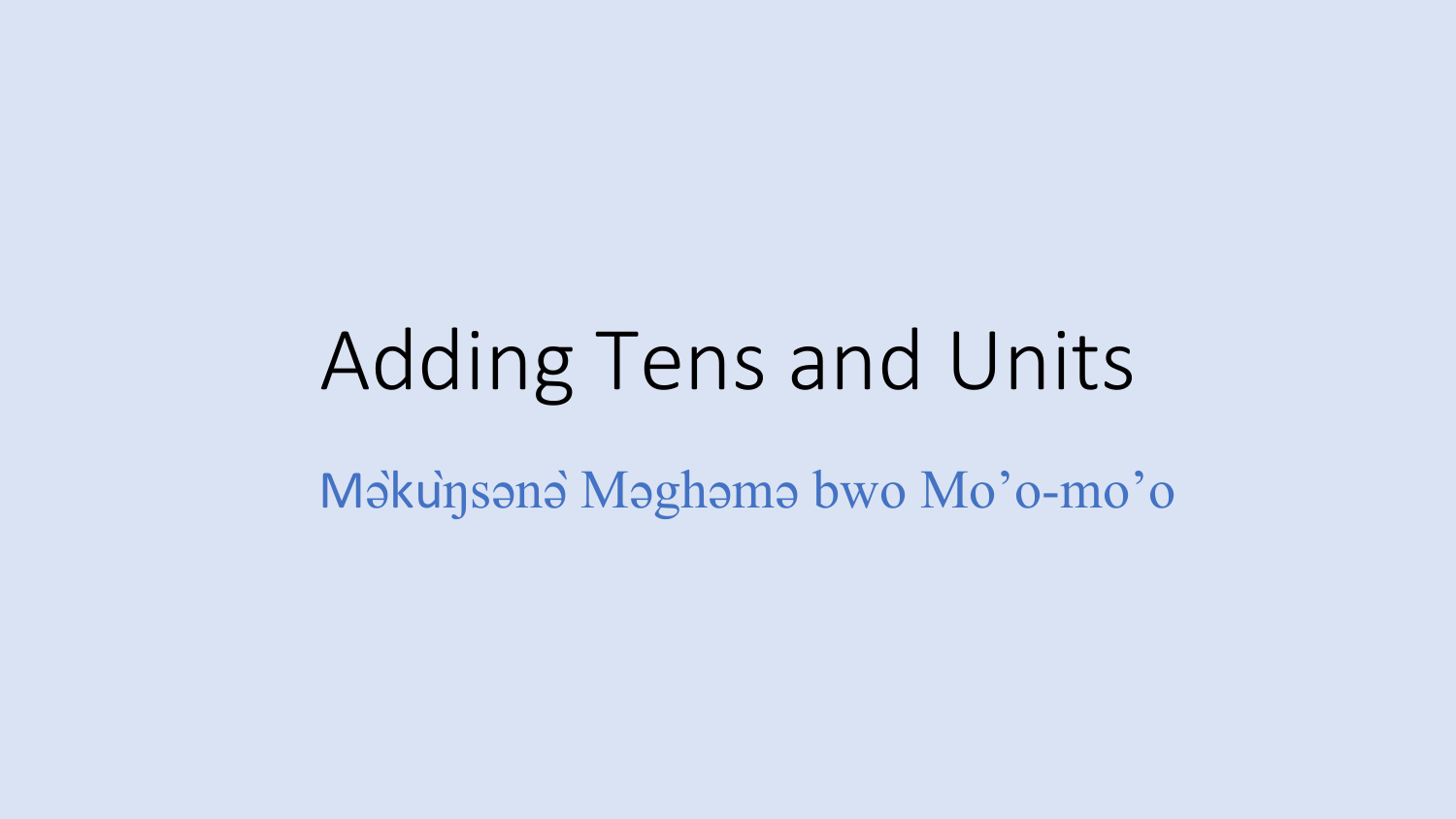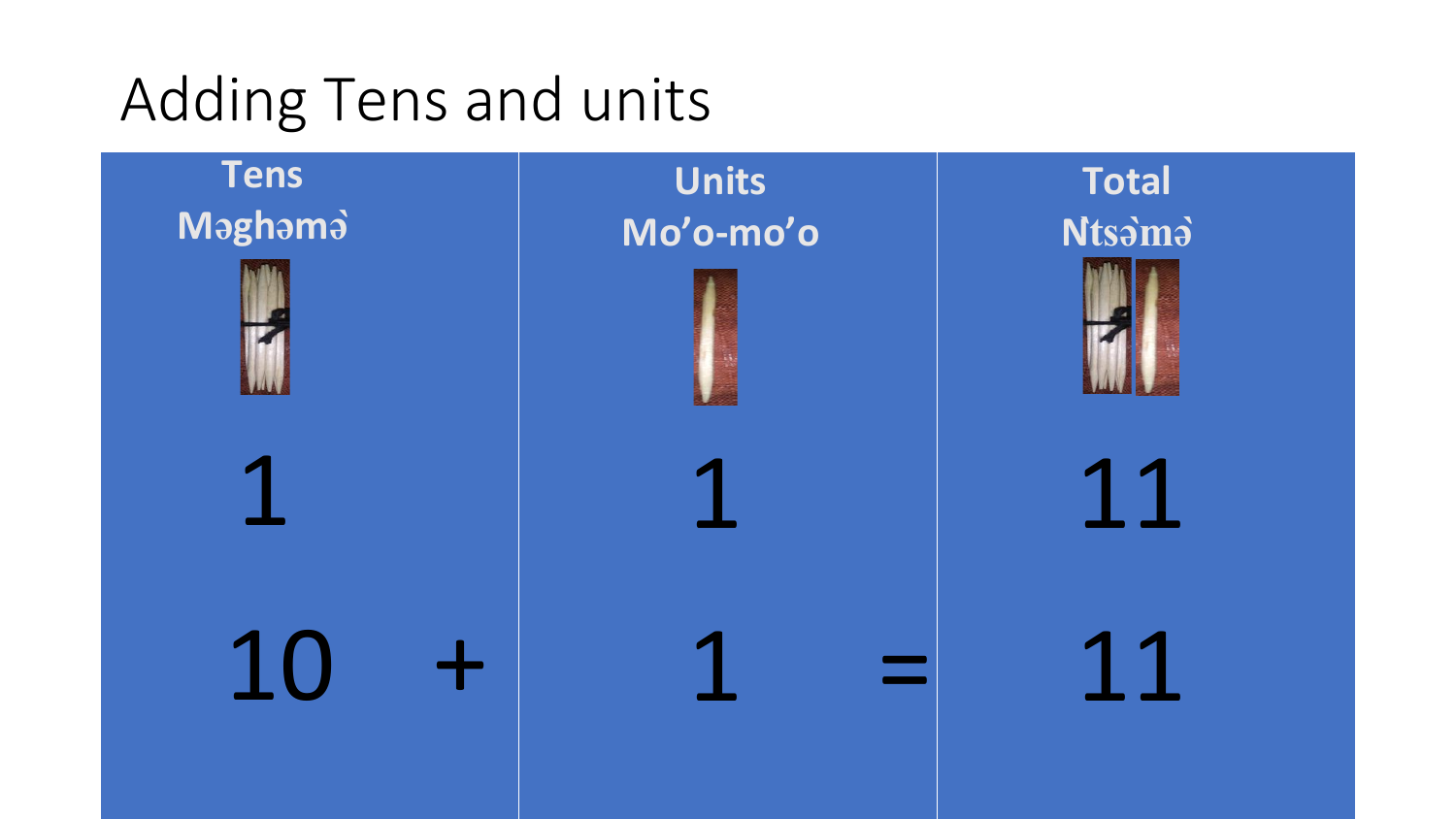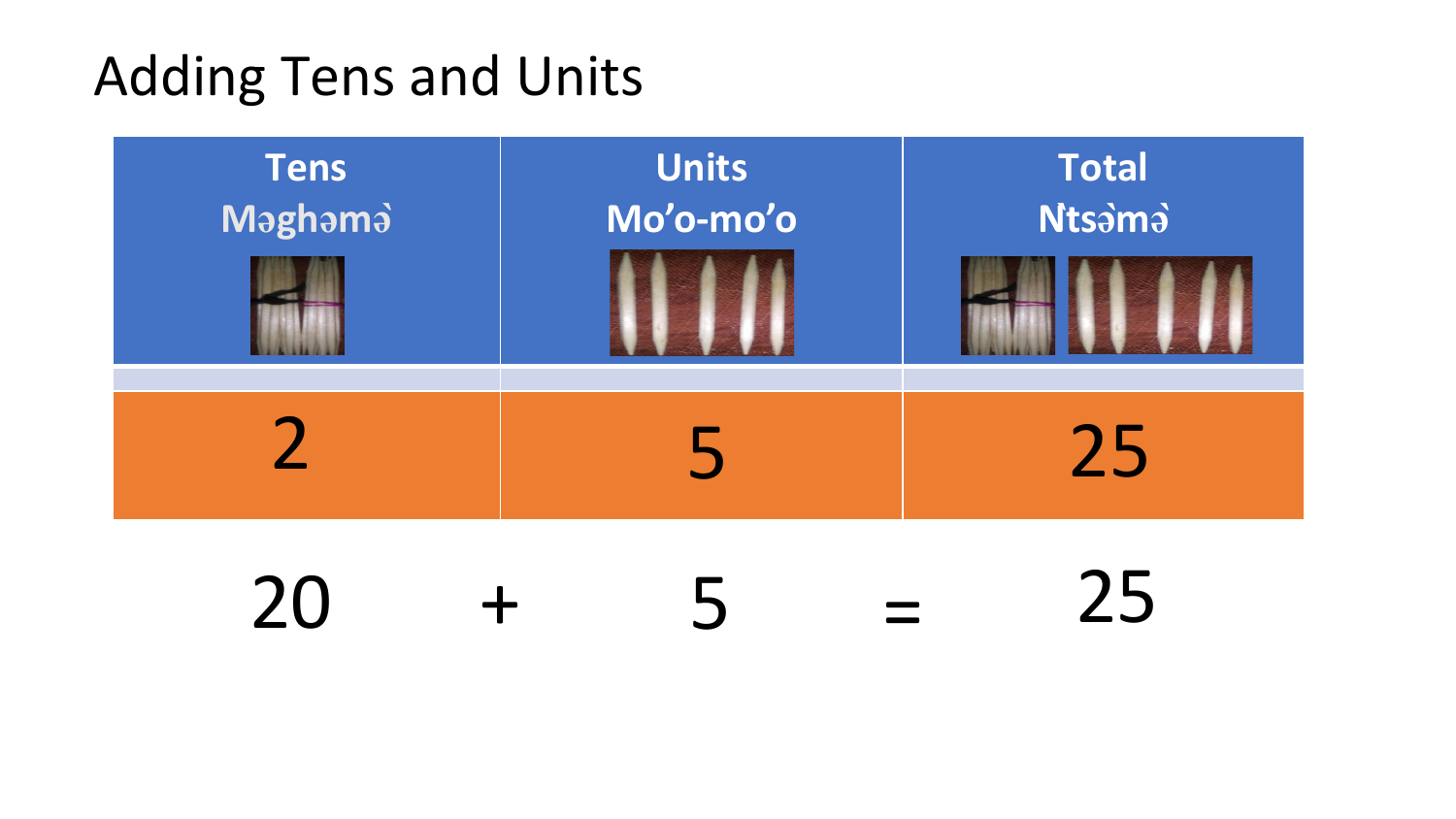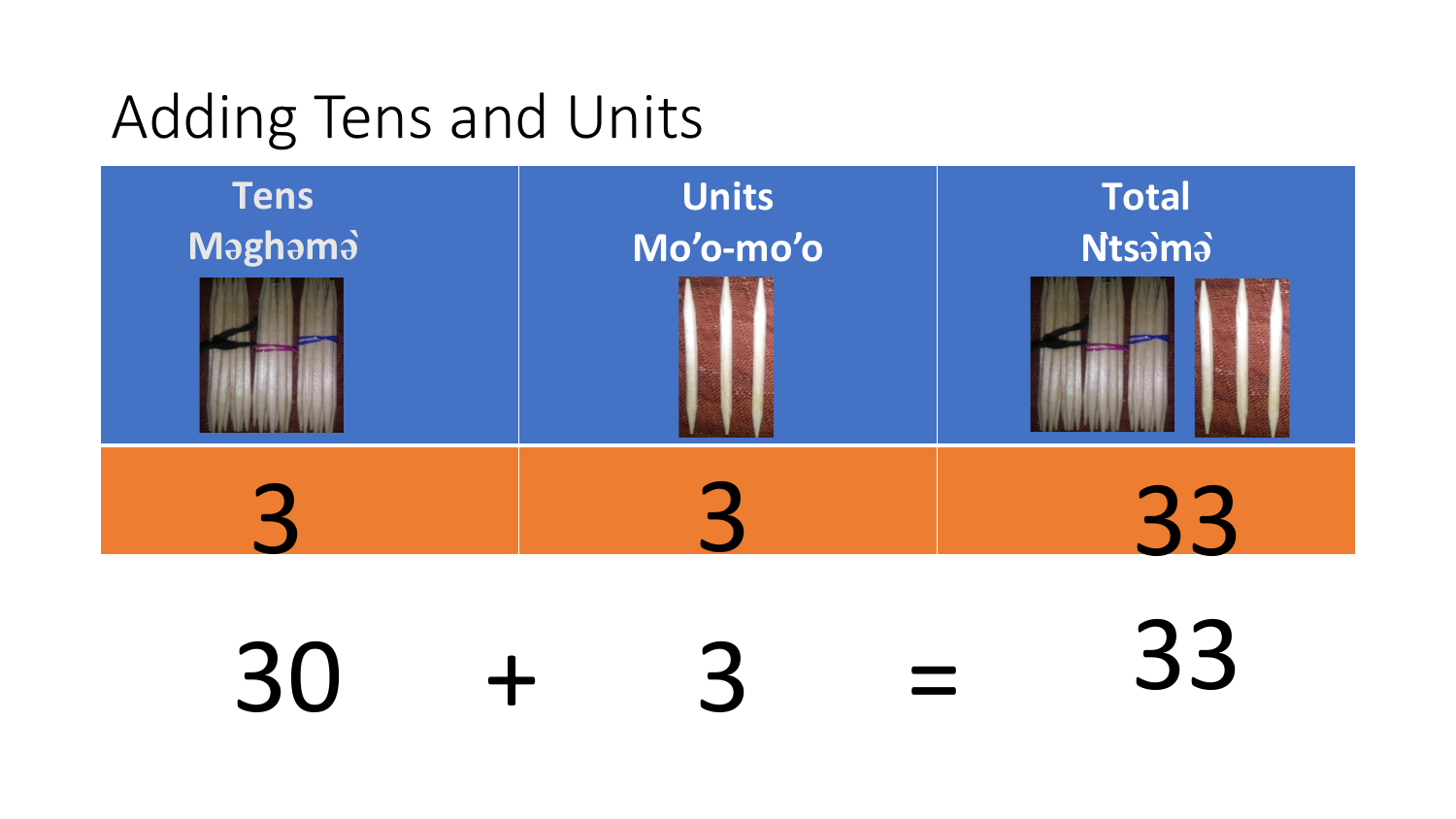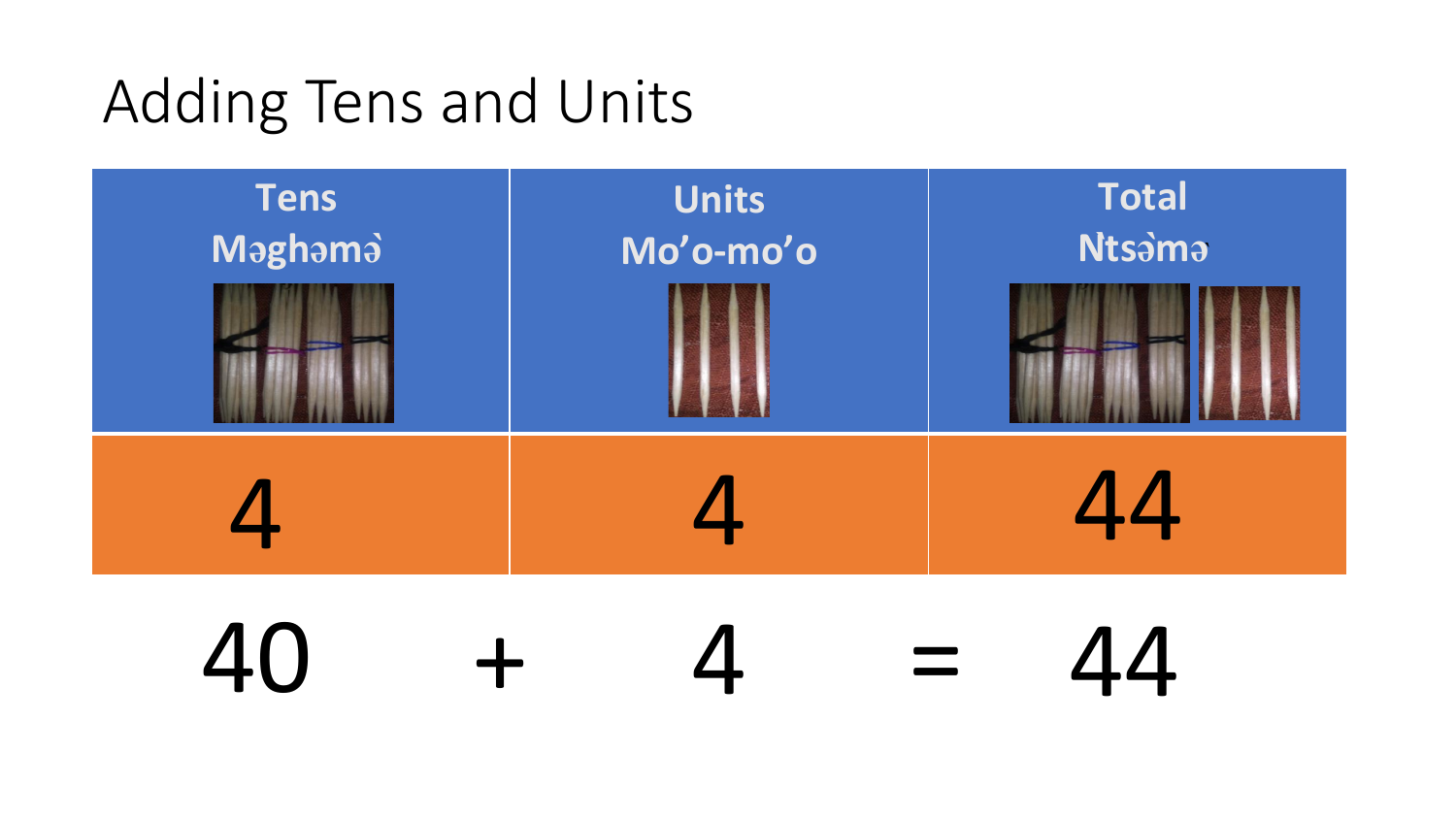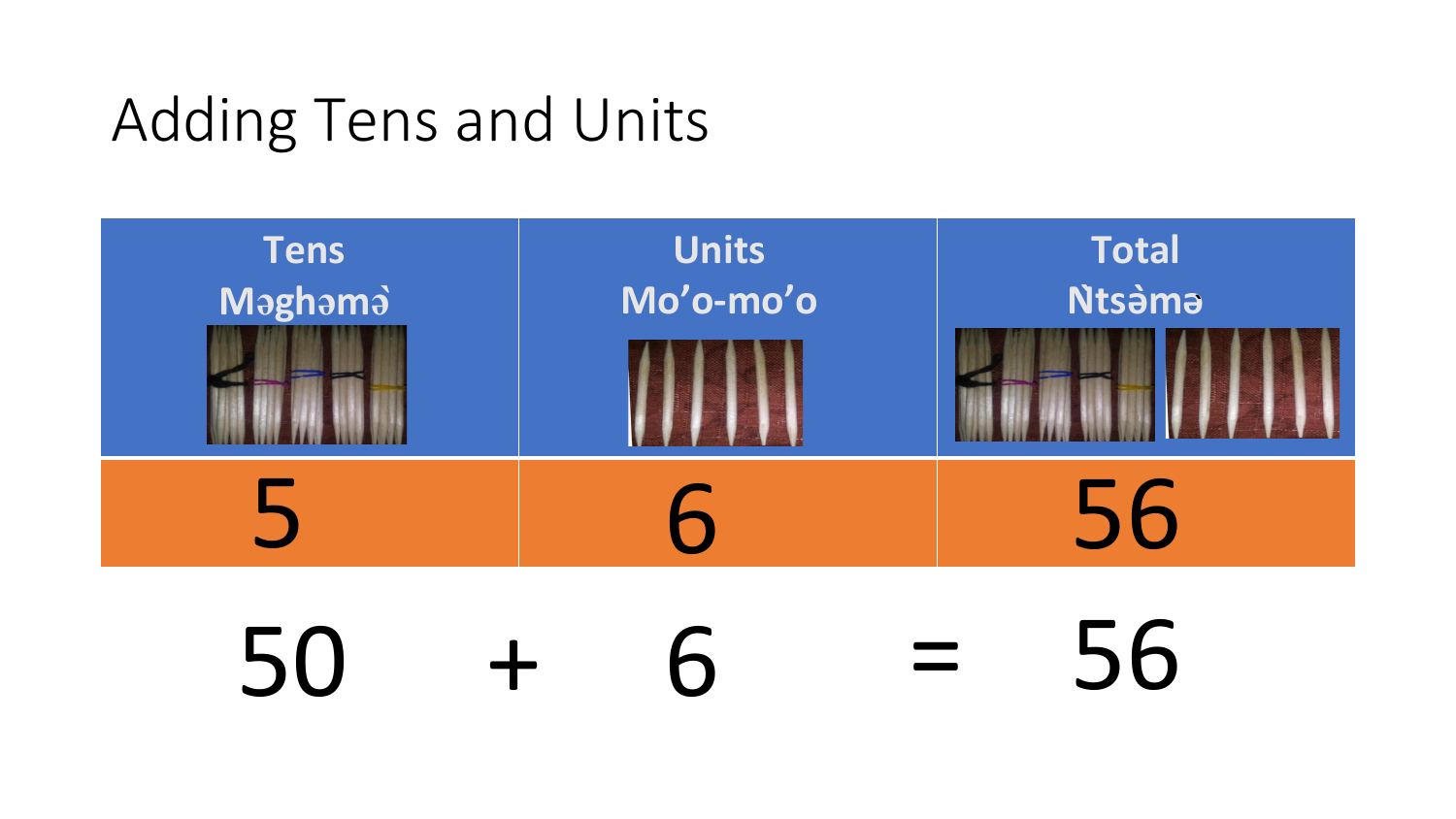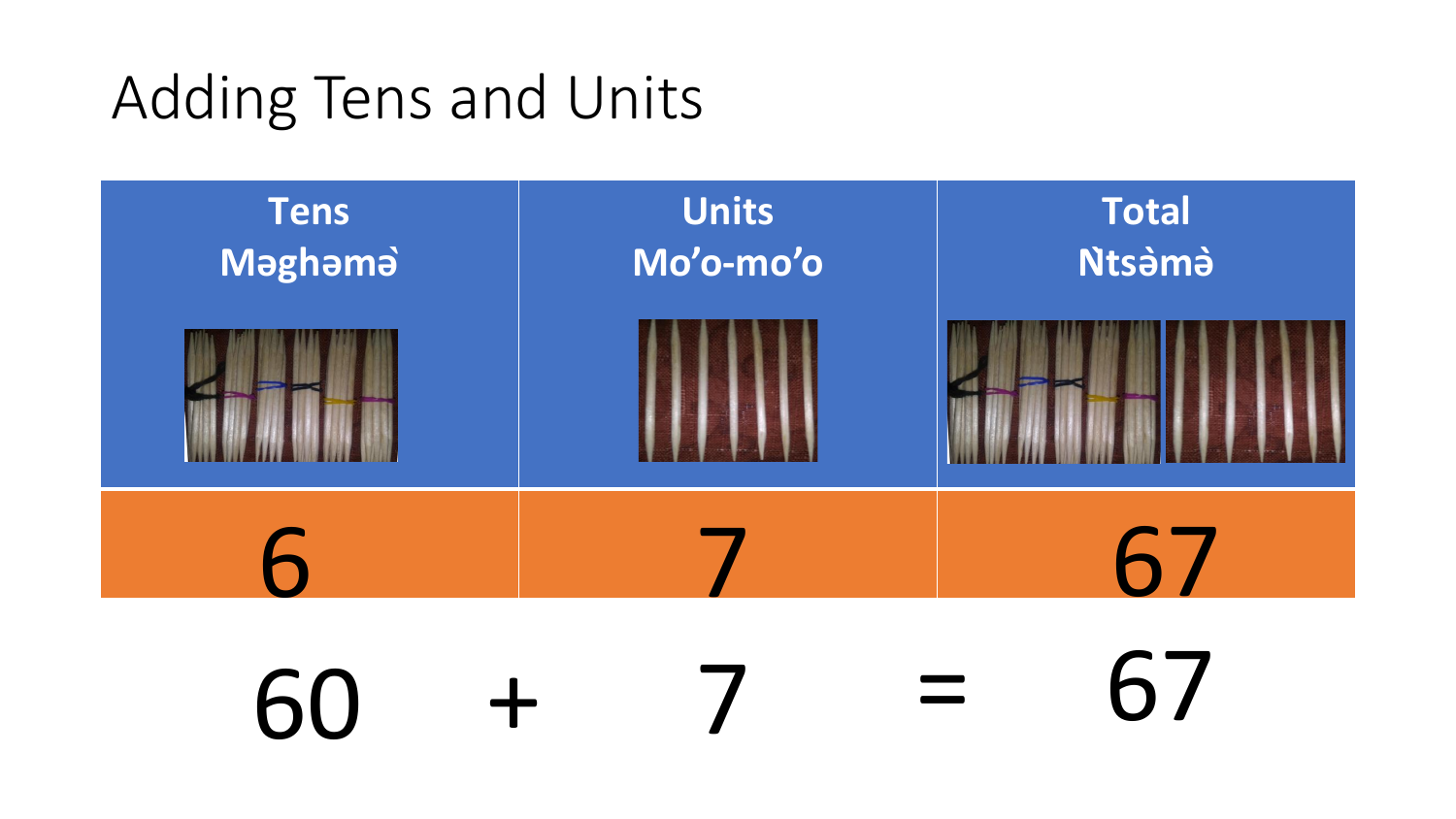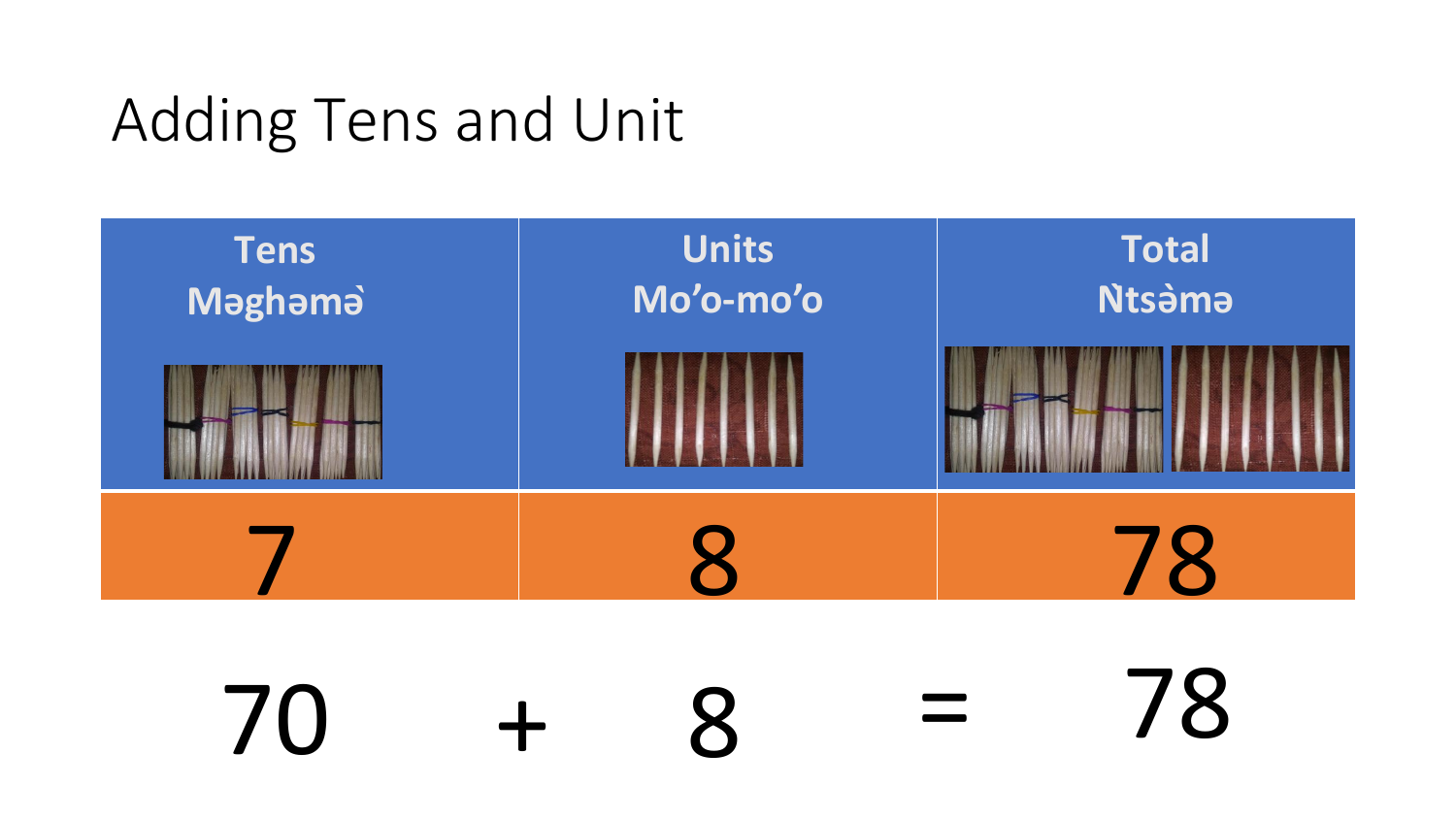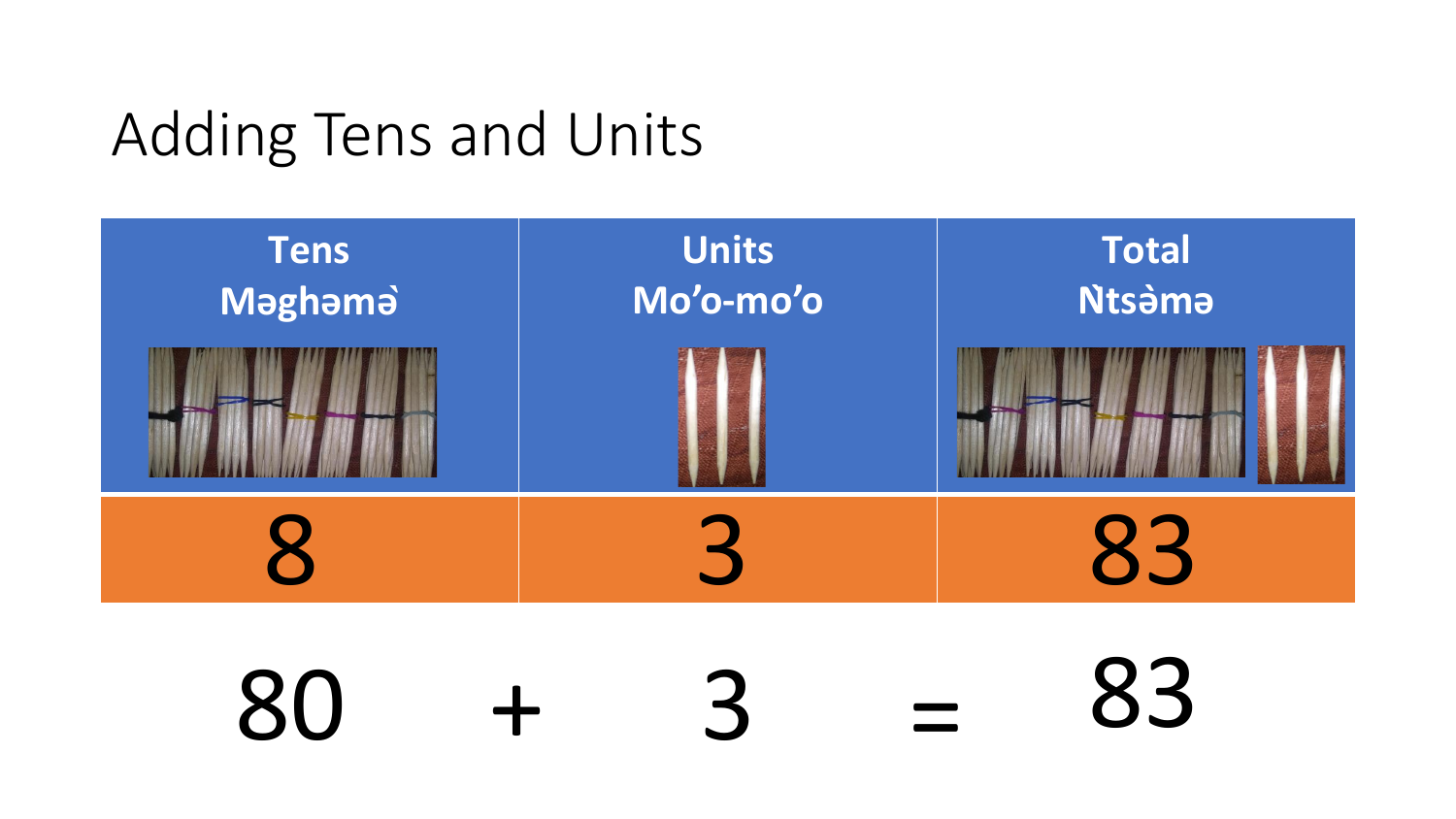

90 92  $\frac{1}{2}$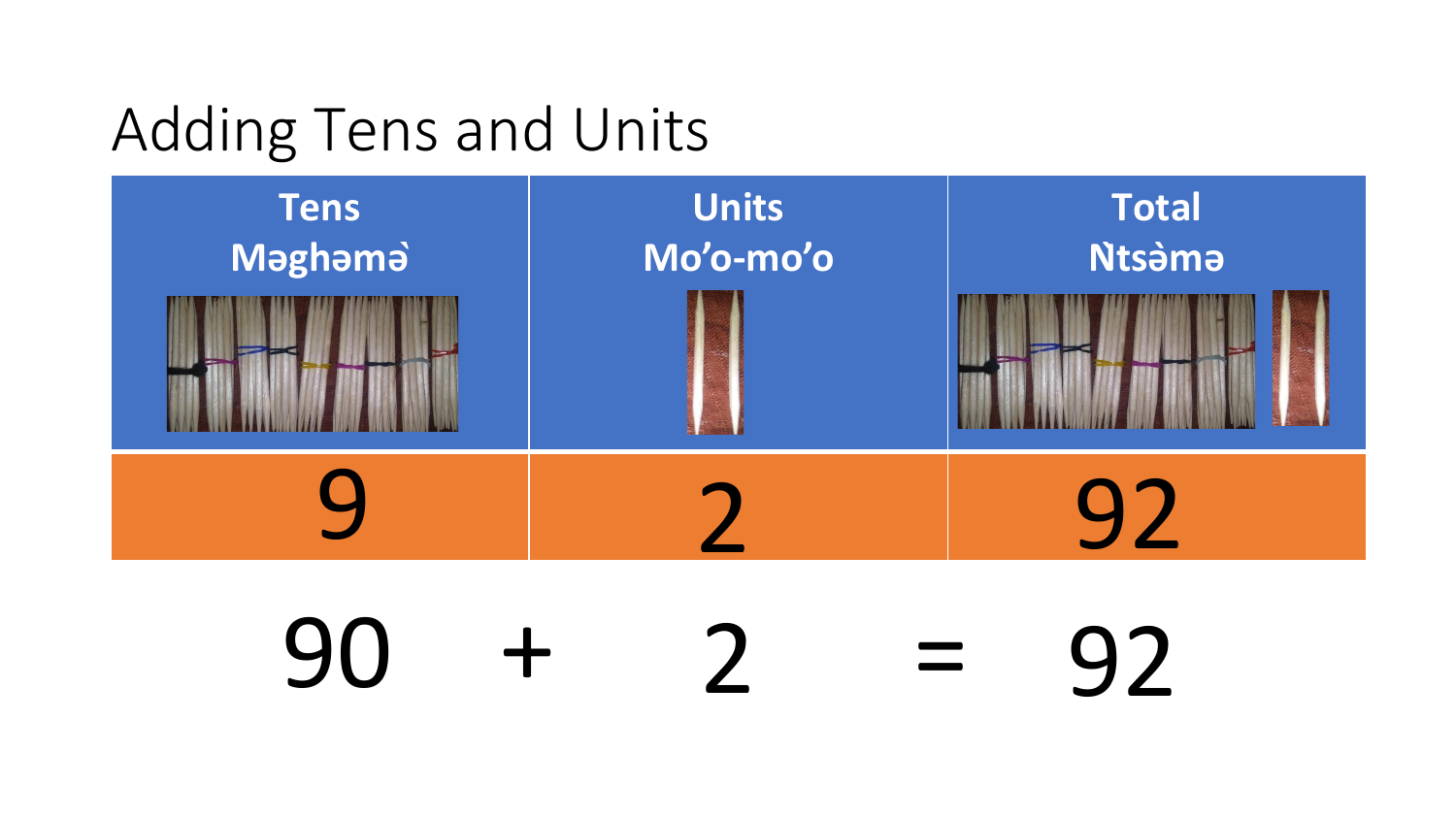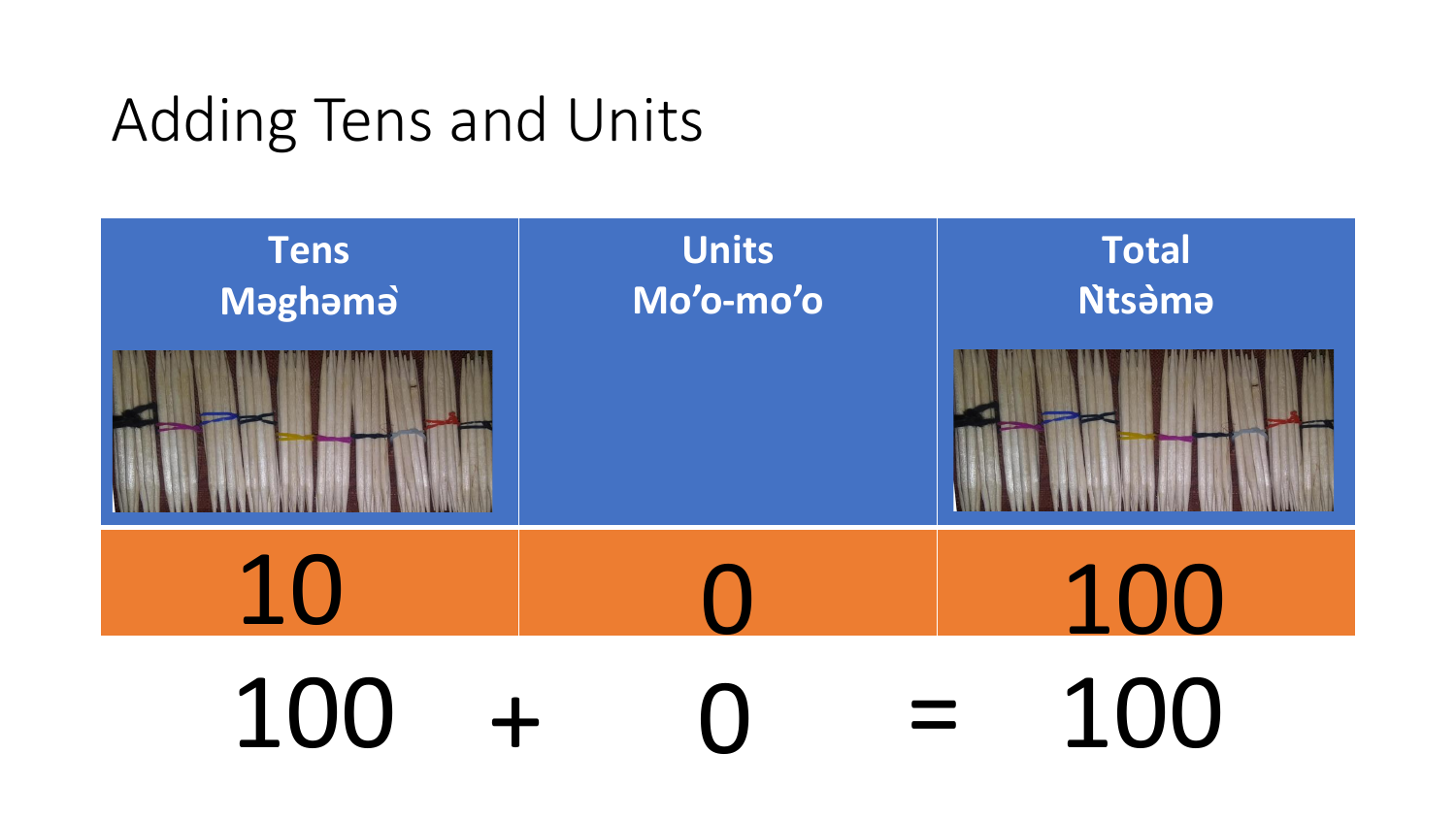### Adding in Columns

Thousands, Hundreds, Tens and Unites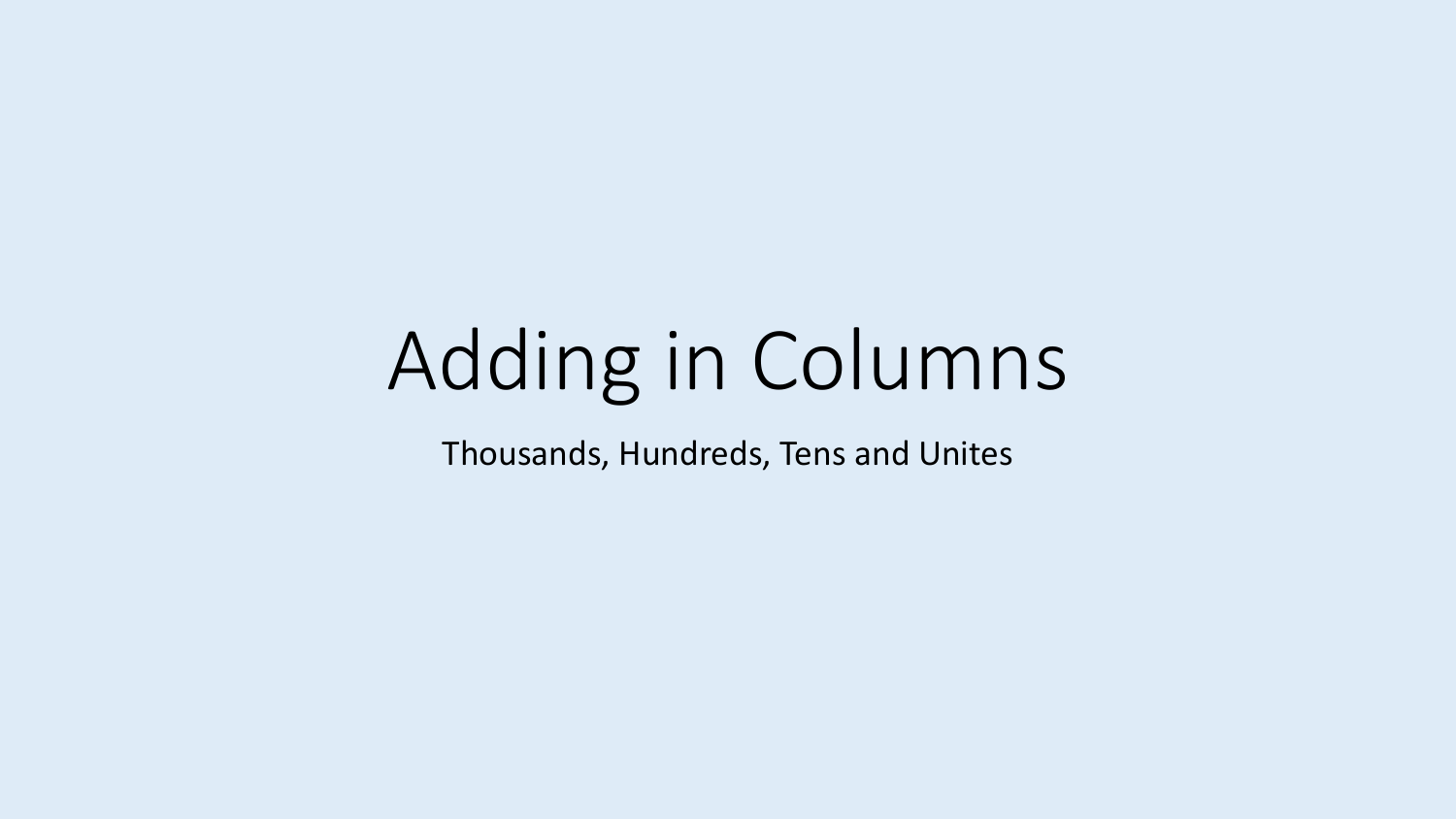#1. 2 2 4 + 5 4 1

#### U Unites ( 1s)

 $2 | 2 | 4$  $+$  5 4 1 Th  $H$   $T$  U  $6 \mid 5$ 

- T Tens (10s)
- H Hundreds (100s)
- Th Thousands (1000s)